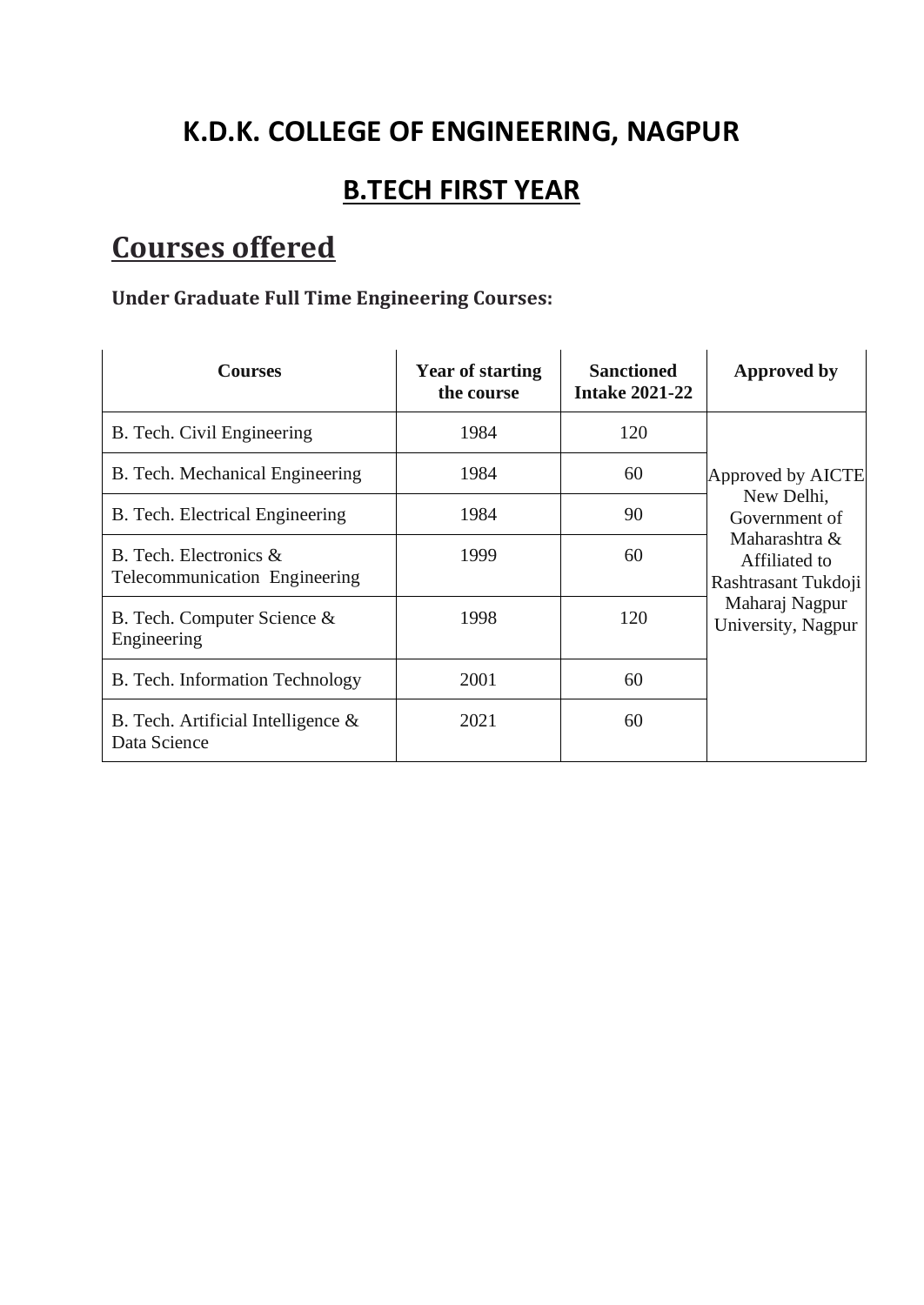### **Eligibility Criteria:**

#### **(For Maharashtra State Candidature Candidate**)

- ❖ The Candidate should be an Indian National;
- ❖ Passed HSC or its equivalent examination with Physics and Mathematics as compulsory subjects along with one of the Chemistry or Biotechnology or Biology or Technical Vocational subjects or Computer Science or Information Technology or Informatics Practices or Agriculture or Engineering Graphics or Business Studies, and obtained at least 45% marks (at least 40% marks, in case of Backward class categories, Economically Weaker Section and Persons with Disability candidates belonging to Maharashtra State only) in the above subjects taken together;
- ❖ and Obtained Non-Zero score in MHT-CET 2021 conducted by the Competent Authority;
- ❖ Passed Diploma in Engineering and Technology and obtained at least 45% marks (at least 40% marks, in case of Backward class categories, Economically Weaker Section and Persons with Disability candidates belonging to Maharashtra State only);

#### **(All India Candidature Candidates, Union Territory of Jammu and Kashmir and Union Territory of Ladakh Migrant Candidature Candidates)**

- ❖ The Candidate should be an Indian National;
- ❖ Passed HSC or its equivalent examination with Physics and Mathematics as compulsory subjects along with one of the Chemistry or Biotechnology or Biology or Technical or Vocational subjects or Computer Science or Information Technology or Informatics Practices or Agriculture or Engineering Graphics or Business Studies and obtained at least 45% marks (at least 40% marks, in case of Backward class categories, Economically Weaker Section and Persons with Disability candidates belonging to Maharashtra State only) in the above subjects taken together;
- ❖ and Obtained Non-Zero Positive score in JEE Main Paper-I 2021 or Obtained Non-Zero score in MHT-CET 2021, conducted by the Competent Authority;
- ❖ Passed Diploma in Engineering and Technology and obtained at least 45% marks (at least 40% marks, in case of Backward class categories, Economically Weaker Section and Persons with Disability candidates belonging to Maharashtra State only);

❖

(For more details, refer SCET Cell Website: <https://cetcell.mahacet.org/>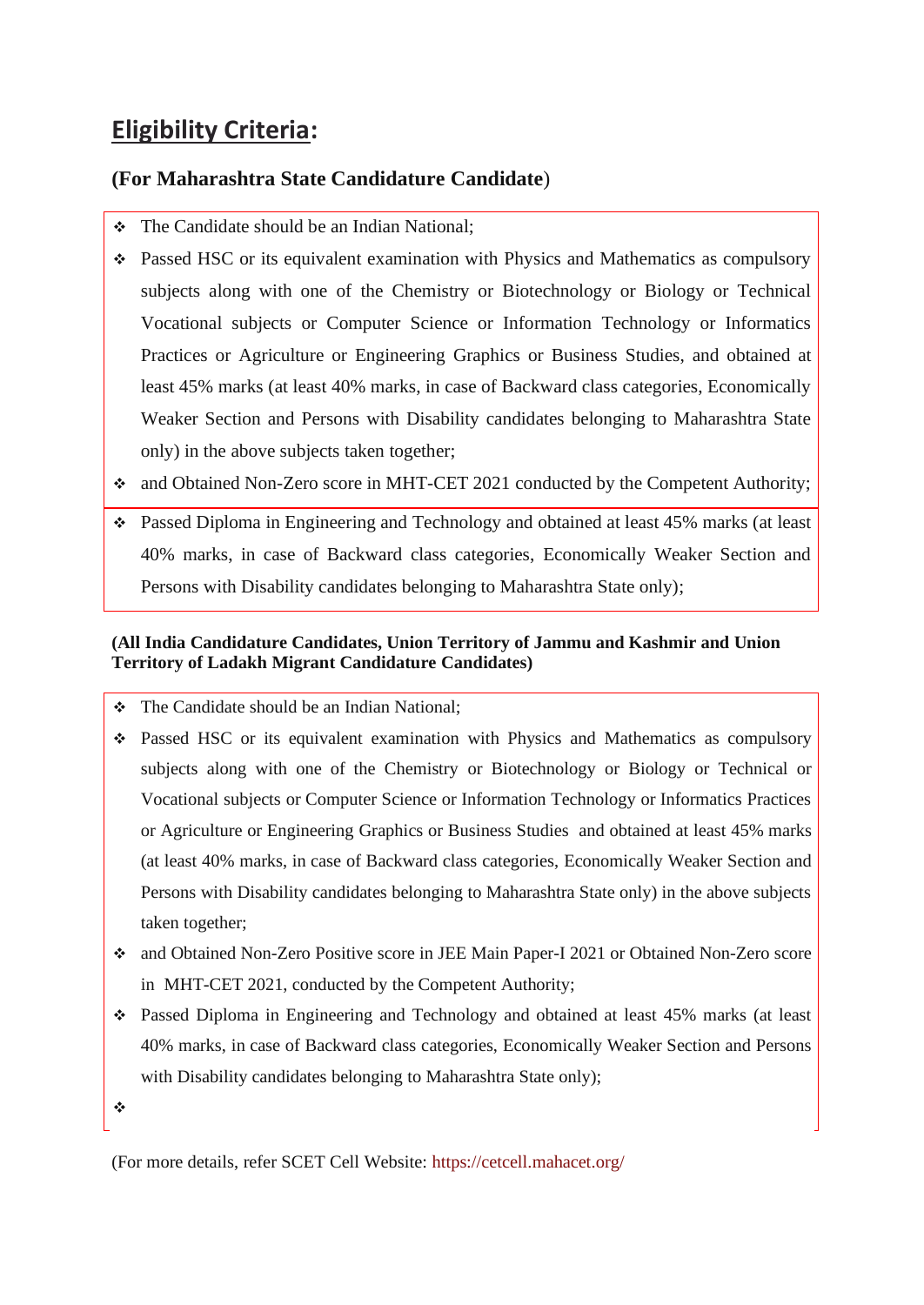## **Fee Structure for session 2021-22**

### **Fee Structure 2021-22**

The Fee structure for the academic year 2021-22.

| Sr. No.        | Category     | <b>College Fees as</b><br>approved by Shikshan<br><b>Shulk Samittee, Govt of</b><br>Maharashtra for<br>session 2021-22 |
|----------------|--------------|------------------------------------------------------------------------------------------------------------------------|
|                | <b>OPEN</b>  | $1.07$ Lakh                                                                                                            |
| $\overline{2}$ | <b>OBC</b>   | 59,656                                                                                                                 |
| 3              | <b>TFWS</b>  | 12311                                                                                                                  |
| 4              | VJ/DT/NT/SBC | 12311                                                                                                                  |
| 5              | SC/ST        | NIL.                                                                                                                   |
|                |              |                                                                                                                        |

#### **Available Mode of Payment for Depositing Fees**

- ✓ Payment for Depositing Fees will be through DD in Favor of **"Chairman, K.D.K. College of Engineering, Nagpur"** payable at Nagpur.
- $\checkmark$  Online Net banking Payment facility are available
- $\checkmark$  NEFT /RTGS / IMPS
- $\checkmark$  SBI Bank collect

## **Documents Required:-**

| Sr.<br>No. | Original documents required, along with Three sets of photocopies duly attested at<br>the time of admission |
|------------|-------------------------------------------------------------------------------------------------------------|
|            | CAP Allotment Letter (Applicable for candidates allotted seats through CAP Rounds)                          |
| 2.         | MHT-CET 2021 score card                                                                                     |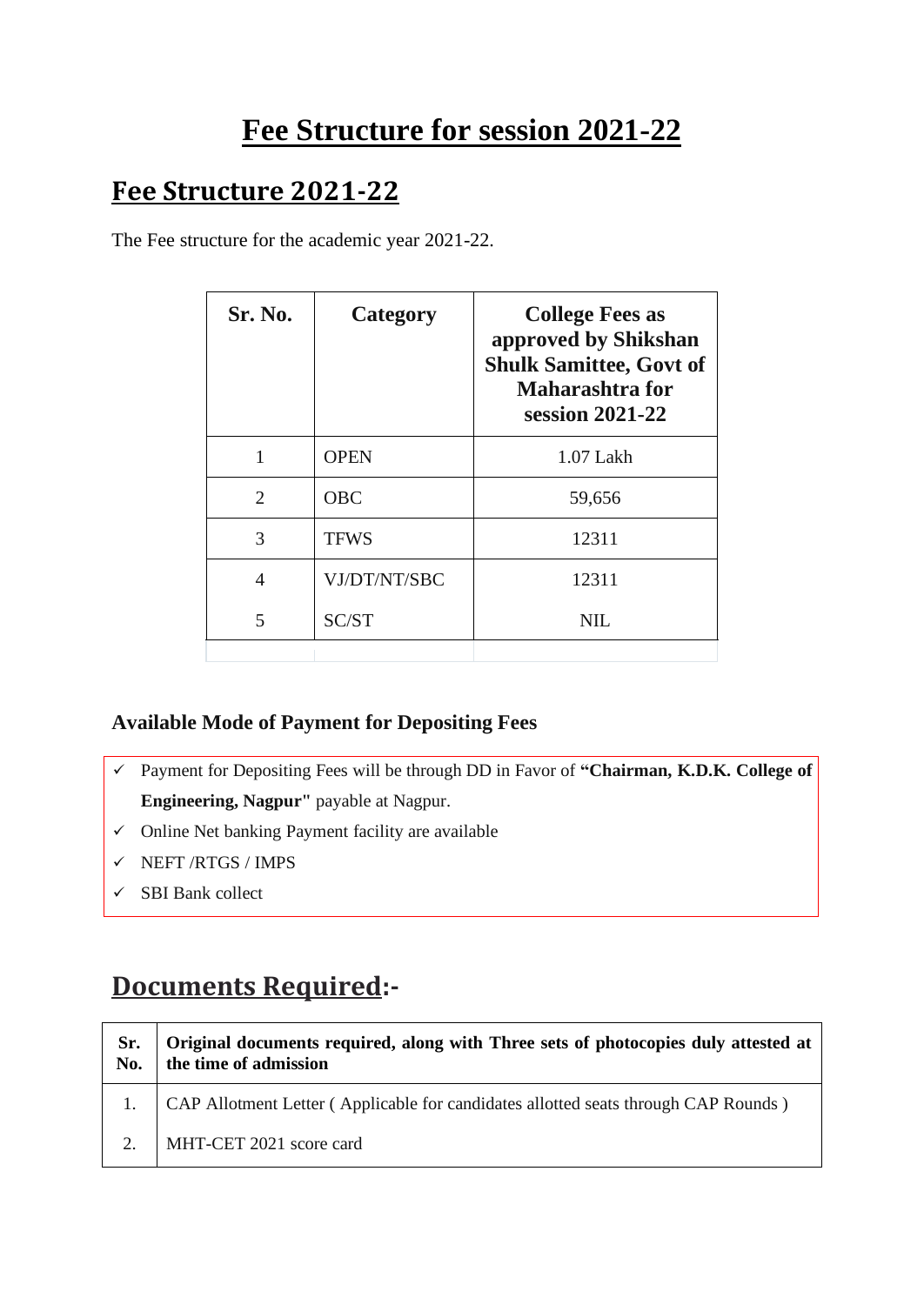| 3.                                                                                                | JEE (Main) 2021 score card                                                                                                                         |  |
|---------------------------------------------------------------------------------------------------|----------------------------------------------------------------------------------------------------------------------------------------------------|--|
| 4.                                                                                                | Marksheet of Std. 12th / HSSC                                                                                                                      |  |
| 5.                                                                                                | HSSC Leaving Certificate (T.C.)                                                                                                                    |  |
| 6.                                                                                                | Marksheet of Std. 10th / SSC                                                                                                                       |  |
| 7.                                                                                                | Passing Certificate / Board Certificate of Std. 10th / SSC                                                                                         |  |
| 8.                                                                                                | <b>Nationality Certificate</b>                                                                                                                     |  |
| 9.                                                                                                | <b>Domicile Certificate</b>                                                                                                                        |  |
| 10.                                                                                               | Aadhar Card (Photocopy)                                                                                                                            |  |
| In addition to above, following documents are also required for all reserved category<br>students |                                                                                                                                                    |  |
| 11.                                                                                               | Caste certificate with category                                                                                                                    |  |
| 12.                                                                                               | Caste /Tribe Validity Certificate for SC/ST/OBC/VJ/DT-NT (A/B/C/D) /EWS Categories                                                                 |  |
| 13.                                                                                               | Non-Creamy Layer certificate valid upto 31 <sup>st</sup> March 2022 (For OBC/SBC/NT/VJ-DT)                                                         |  |
| 14.                                                                                               | Income Certificate valid upto 31 <sup>st</sup> March 2022                                                                                          |  |
| 15.                                                                                               | Migration certificate (For Other than M.S. Board students / From RTM Nagpur<br>University)                                                         |  |
| 16.                                                                                               | Eligibility certificate (For Other than M.S. Board), The Candidate must submit eligibility<br>within 10 days from date of admission in the college |  |
| 17.                                                                                               | Gap certificate                                                                                                                                    |  |
| 18.                                                                                               | Passport size Photo (2)                                                                                                                            |  |

## **Admission Procedure:**

- $\checkmark$  Registration by candidate for CAP is Mandatory / Compulsory, for admission through Centralized Admission Process (CAP) Seats as well as Institute Level Quota (ILQ) Seats,
- ✓ After online registration, candidate should follow instructions given by competent authority for e-Scrutiny of the registration form,
- $\checkmark$  Only those candidates will be included in Merit list prepared by competent authority, whose applications are confirmed by e-Scrutiny Centers (Facilitation Center).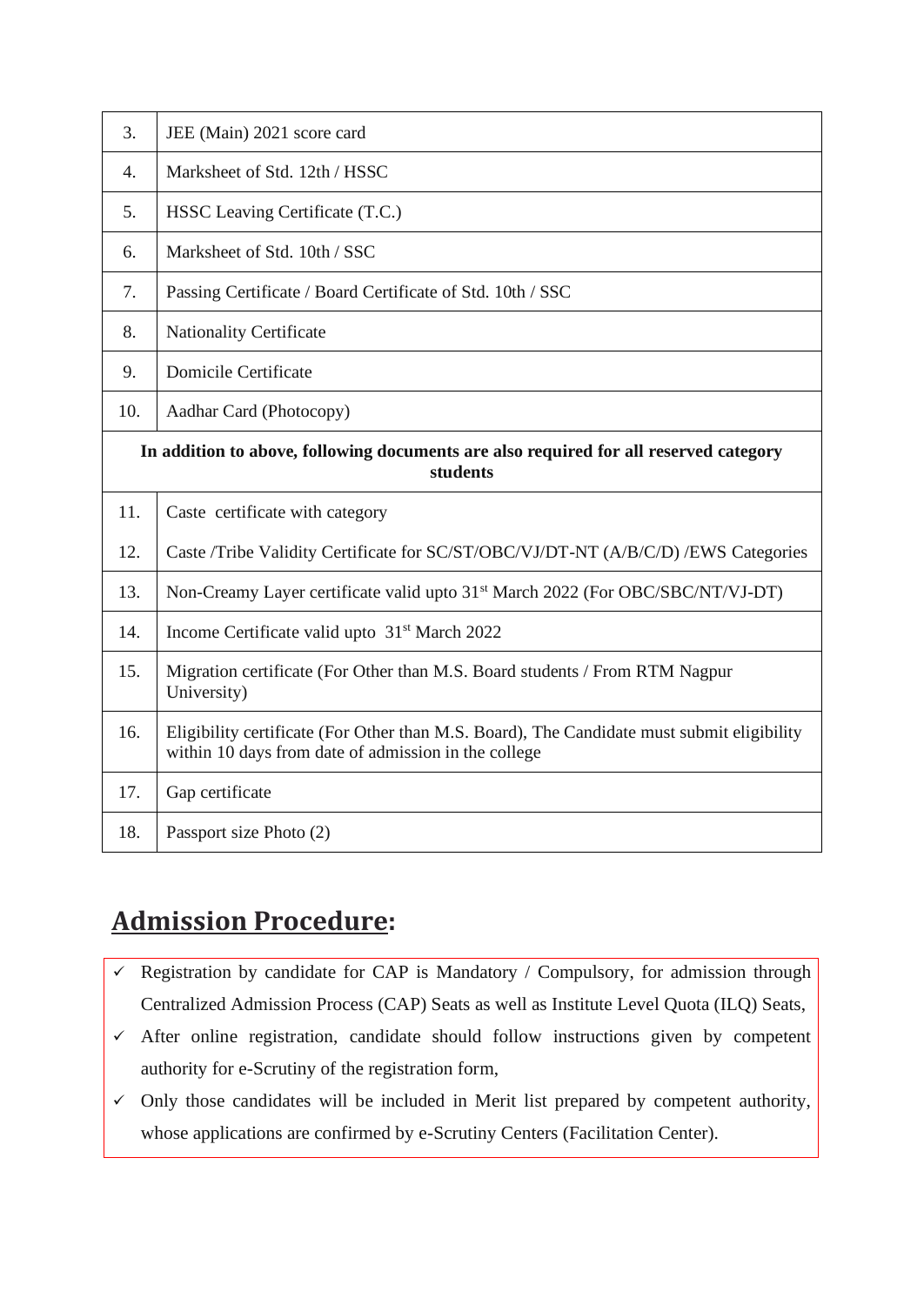#### **A) CAP Round Admission**

80% seats admission are allotted through CAP rounds as per the guidelines published by State CET Cell, Government of Maharashtra, on website **<https://cetcell.mahacet.org/>**

#### **B) Institute Level Quota Admission**

The Institute level merit list for the Candidates shall be prepared amongst the application received against 20% ILQ quota based on Merit number assigned on the basis of percentile score secured by the candidate in MHT-CET 2021 conducted by the State Common Entrance Test Cell, Government of Maharashtra or JEE (Main) 2021 percentile score (As per the guidelines published by State CET Cell, Government of Maharashtra).

## **Other Facilities:**

- **Campus Recruitment Training (CRT):** Orientation & Soft Skills program to increase Self-Confidence, Communication Skills, Interpersonal Skills, Leadership Skills and Reducing Stress.
- **College Bus Fee:** Students can avail bus facility; details of [Bus Routes & Timings](http://ycce.edu/pdf/Bus_Routes_&_Timing_2016_17%20Table.pdf) will be made available at the time of admission.
- **College Uniform:** Provided by the college.
- **Hostel for Boys:** Charges for hostel of Rs.20,000/- per year & Mess charges Rs.2400/ per month. (subject to revision)
- **Hostel for Girls:** Charges for hostel of Rs.20,000/- per year & Mess charges Rs.2200/ per month. (subject to revision)

### **For Admission Enquiry:-**

**K.D.K. College of Engineering, Nagpur Great Nag Road, Nandanvan, Nagpur– 440 009 (M.S.), India. Tel: 0712-2711400; 0712-2710030; 0712-2713658 Telefax: 0712-2712538; 0712-2711870**

Email: [kdkce4147@gmail.com,](mailto:kdkce4147@gmail.com) [info@kdkinstitute.com](mailto:info@kdkinstitute.com)

Website: www.kdkce.edu.in

#### **For Admission Call Now:**